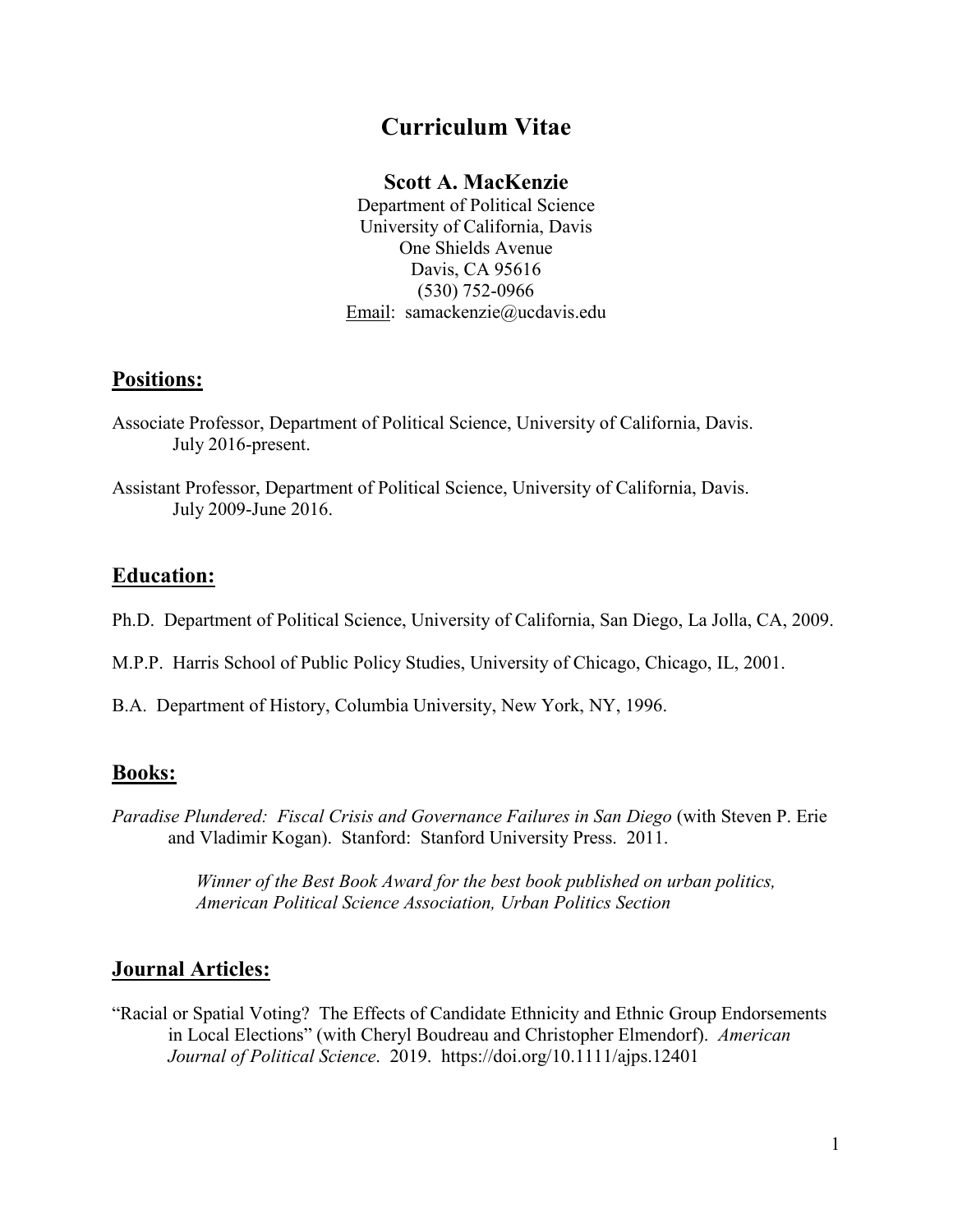- "Roadmaps to Representation: An Experimental Study of How Voter Education Tools Affect Citizen Decision Making" (with Cheryl Boudreau and Christopher Elmendorf). *Political Behavior*. 2018. https://doi.org/10.7910/DVN/U6YT15
- "Wanting What Is Fair: How Party Cues and Information about Income Inequality Affect Public Support for Taxes" (with Cheryl Boudreau). *Journal of Politics* 80(2): 367-381. 2018*.*
- "Making Washington Work: Legislative Entrepreneurship from the Gilded Age to the Great Depression" (with Charles J. Finocchiaro). *American Journal of Political Science* 62(1): 113-131. 2018*.*
- "Lost in Space? Information Shortcuts, Spatial Voting and Local Government Representation" (with Cheryl Boudreau and Christopher Elmendorf). *Political Research Quarterly* 68(4): 843-855. 2015.
- "Life Before Congress: Using Precongressional Experience to Assess Competing Explanations for Political Professionalism." *Journal of Politics* 77(2): 505-518. 2015.
- "Informing Electorates via Election Law: An Experimental Study of Partisan Endorsements and Nonpartisan Voter Guides in Local Elections" (with Cheryl Boudreau and Christopher Elmendorf). *Election Law Journal* 14(1): 2-23. 2015.
- "From Political Pathways to Senate Folkways: Electoral Reform, Professionalization and Representation in the U.S. Senate." *Political Research Quarterly* 67(4): 743-757. 2014.
- "Informing the Electorate? How Party Cues and Policy Information Affect Public Opinion about Initiatives" (with Cheryl Boudreau). *American Journal of Political Science* 58(1): 48- 62. 2014.
- "Redevelopment, San Diego Style: The Limits of Public-Private Partnerships" (with Steven P. Erie and Vladimir Kogan). *Urban Affairs Review* 45(5): 608-643. 2010.
- "Southern California's Crown Jewels: Historical Governance and Finance Lessons" (with Steven P. Erie). *Public Works Management & Policy* 14(3): 205-245. 2010.
- "The L.A. School and Politics *Noir*: Bringing the Local State Back In" (with Steven P. Erie). *Journal of Urban Affairs* 31(5): 537-557. 2009.

#### **Book Chapters:**

"Transportation Empires in New York and Los Angeles: From the Old to the New Politics of Governance and Development" (with Jameson W. Doig and Steven P. Erie). In *Transforming the American Local State: Developmental Politics and the Eclipse of Democratic Governance*. Edited by Dennis Judd, Evan McKenzie, and Alba Alexander. Minneapolis: University of Minnesota Press. In press.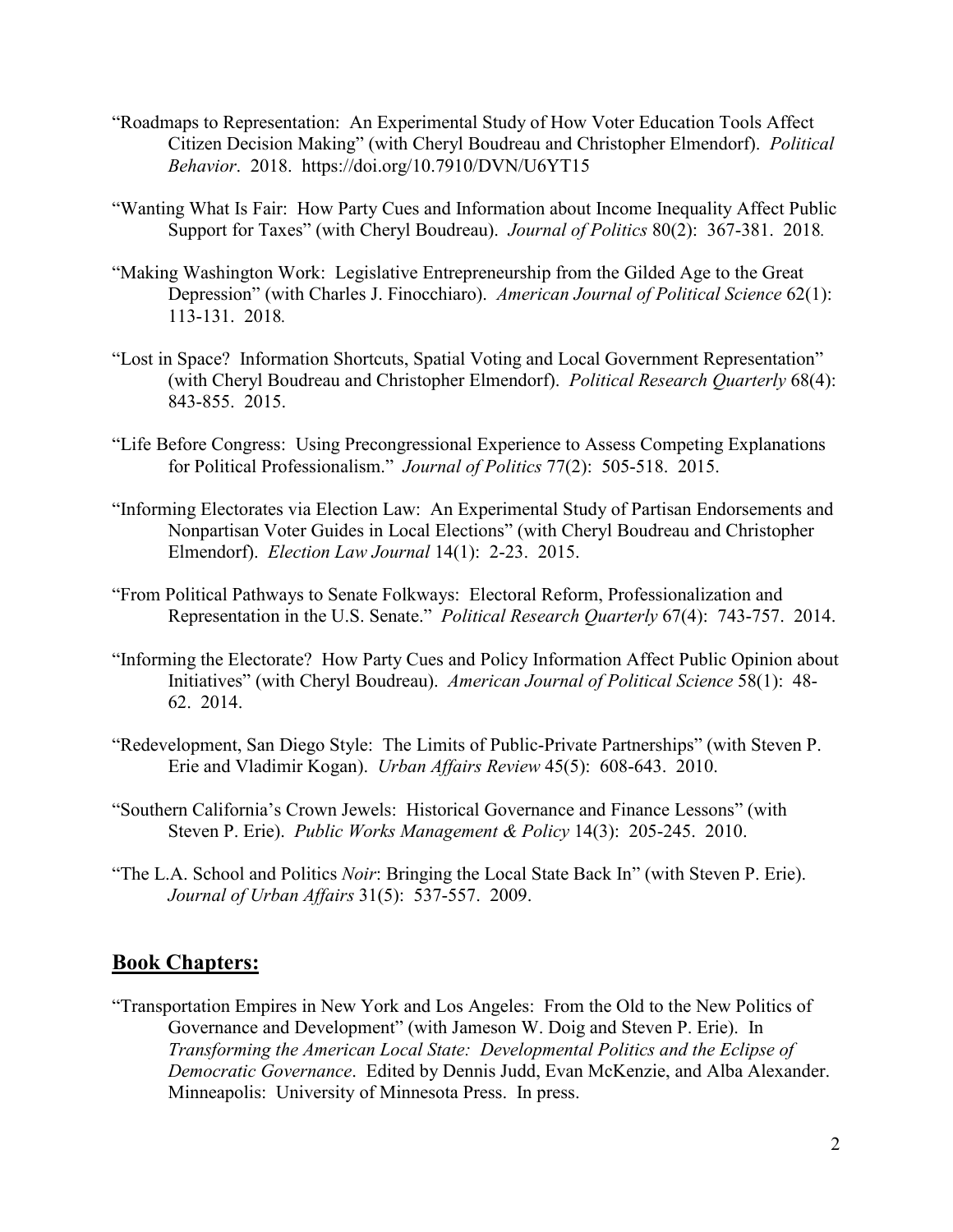- "Paradise Regained? Nonpartisan Appeals and Special Election Rules in San Diego's 2013-14 Mayoral Race" (with Steven P. Erie, Vladimir Kogan and Nazita Lajevardi). In *Local Politics and Mayoral Elections in 21st Century America: The Keys to City Hall*. Edited by Sean S. Foreman and Marcia L. Goodwin. New York: Routledge. 2014.
- "Legislative Careers" (with Thad Kousser). In *The Oxford Handbook of Legislative Studies*. Edited by Shane Martin, Thomas Saalfeld and Kaare Strom. Oxford: Oxford University Press. 2014.
- "America's Leading International Trade Centers and their Entrepreneurial Agencies: Challenges and Strategies in the New York and Los Angeles Regions" (with Jameson W. Doig and Steven P. Erie). In *New York and Los Angeles: The Uncertain Future*. Edited by David Halle and Andrew A. Beveridge. New York: Oxford University Press. 2013.
- "From the Chicago to the L.A. School: Whither the Local State?" (with Steven P. Erie). In *The City, Revisited: Urban Theory from Chicago, Los Angeles, and New York*. Edited by Dennis R. Judd and Dick Simpson. Minneapolis: University of Minnesota Press. 2011.
- "Crown Jewels: Infrastructure and Growth" (with Steven P. Erie). In *Companion to the History of Los Angeles*. Edited by William Deverell and Greg Hise. Malden, MA: Blackwell Publishing, Inc. 2010.

### **Working Papers:**

- "Police Violence and Public Perceptions: An Experimental Study of How Police Performance and Endorsements Affect Support for Law Enforcement" (with Cheryl Boudreau and Daniel J. Simmons).
- "Acting on Your Own Initiative? How Partisan Endorsements, Policy Information, and Spatial Maps Influence Voter Decision Making in Direct Democracy Settings" (with Cheryl Boudreau). Working paper, University of California, Davis. Working paper, University of California, Davis.
- "Grist for the Hill: How Constituency Demand and Committee Service Influence Legislators' Attention to Issues" (with Charles J. Finocchiaro). Working paper, University of California, Davis.
- "Follow the Money? An Experimental Test of the Effects of Campaign Disclosure Laws and Impartial Expertise in Direct Democracy Settings" (with Cheryl Boudreau). Working paper, University of California, Davis. Working paper, University of California, Davis.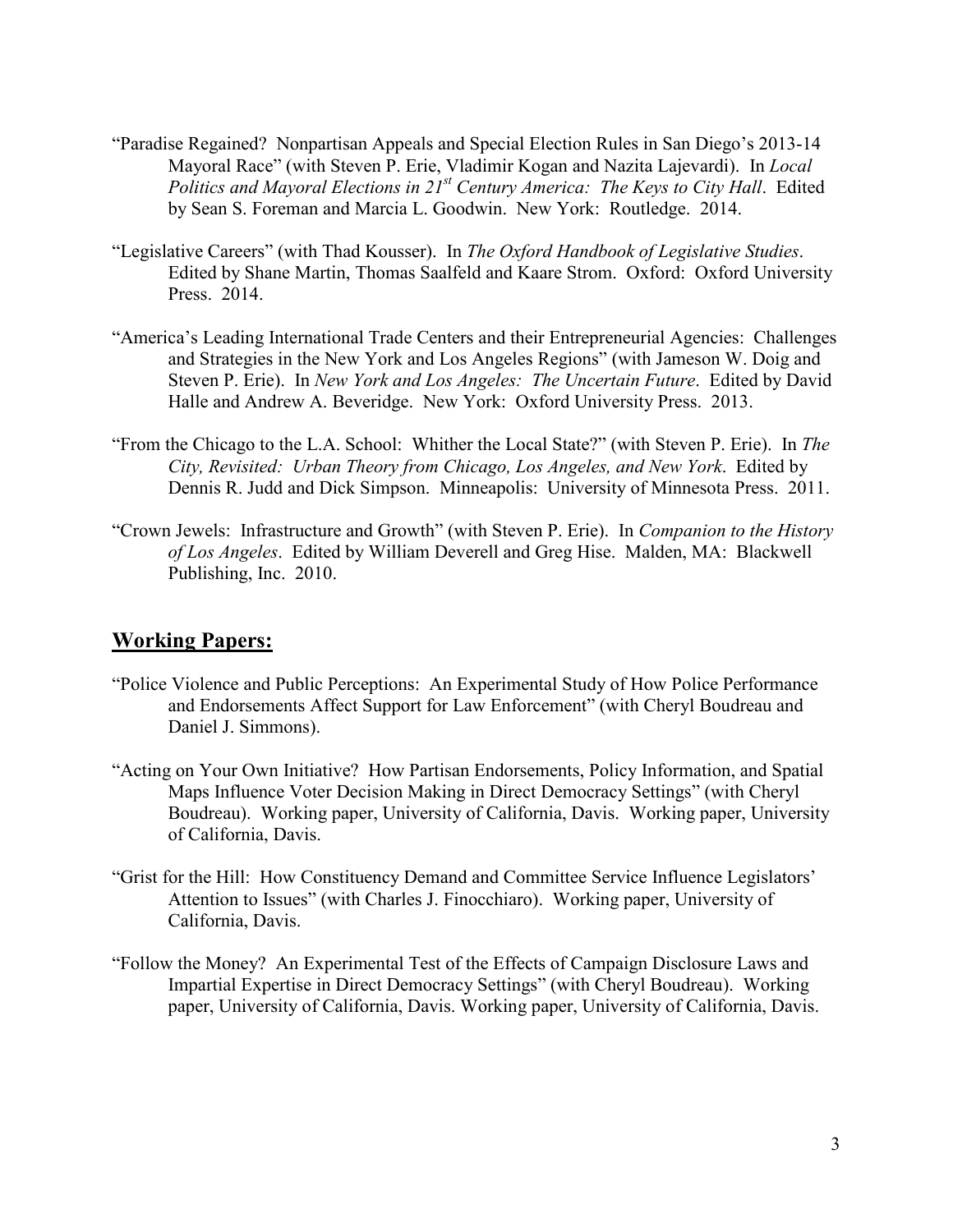- "Pathways to the Statehouse: Connecting Institutions, Political Experiences and Gubernatorial Decision-Making." Working paper, University of California, Davis.
- "Latent Class Modeling of Political Mobility: Implications for Legislative Recruitment" (with Samuel Kernell). Working paper, University of California, Davis.
- "Misinformed in an Unfair World: How Information about Income and Inequality Affects Public Support for Redistributive Policies" (with Cheryl Boudreau). Working paper, University of California, Davis*.*
- "For Mayors, the Future Is Now: The Effects of Political Experience on Mayoral Reelection and Retirement." Working paper, University of California, Davis.
- "Clearing the Desks: Electoral Reform, Constituency Demand and Bill Sponsorship in the U.S. Senate, 1881-1931" (with Charles J. Finocchiaro). Working paper, University of California, Davis.
- "Dissension in the Ranks? An Experimental Test of Rationality and Spatial Voting in Local Elections" (with Christopher Elmendorf and Cheryl Boudreau). Working paper, University of California, Davis.
- "From Political Careers to Career Politicians" (with Samuel Kernell). Working paper, University of California, Davis.

*Winner of the Patrick J. Fett Award for the best paper on the scientific study of Congress and the Presidency, Midwest Political Science Association*

## **Awards and Grants:**

Small Grant in Aid of Research, Academic Senate Committee on Research, University of California, Davis, 2017-2019, \$2,000

Academic Senate Research Travel Grant, University of California, Davis, 2017, \$800 for travel assistance to the annual meetings of the Midwest Political Science Association, Chicago, IL, April 6-9, 2017

Small Grant in Aid of Research, Academic Senate Committee on Research, University of California, Davis, 2016-2018, \$2,000

Academic Senate Research Travel Grant, University of California, Davis, 2016, \$800 for travel assistance to the annual meetings of the Midwest Political Science Association, Chicago, IL, April 7-10, 2016

Small Grant in Aid of Research, Academic Senate Committee on Research, University of California, Davis, 2015-2017, \$2,000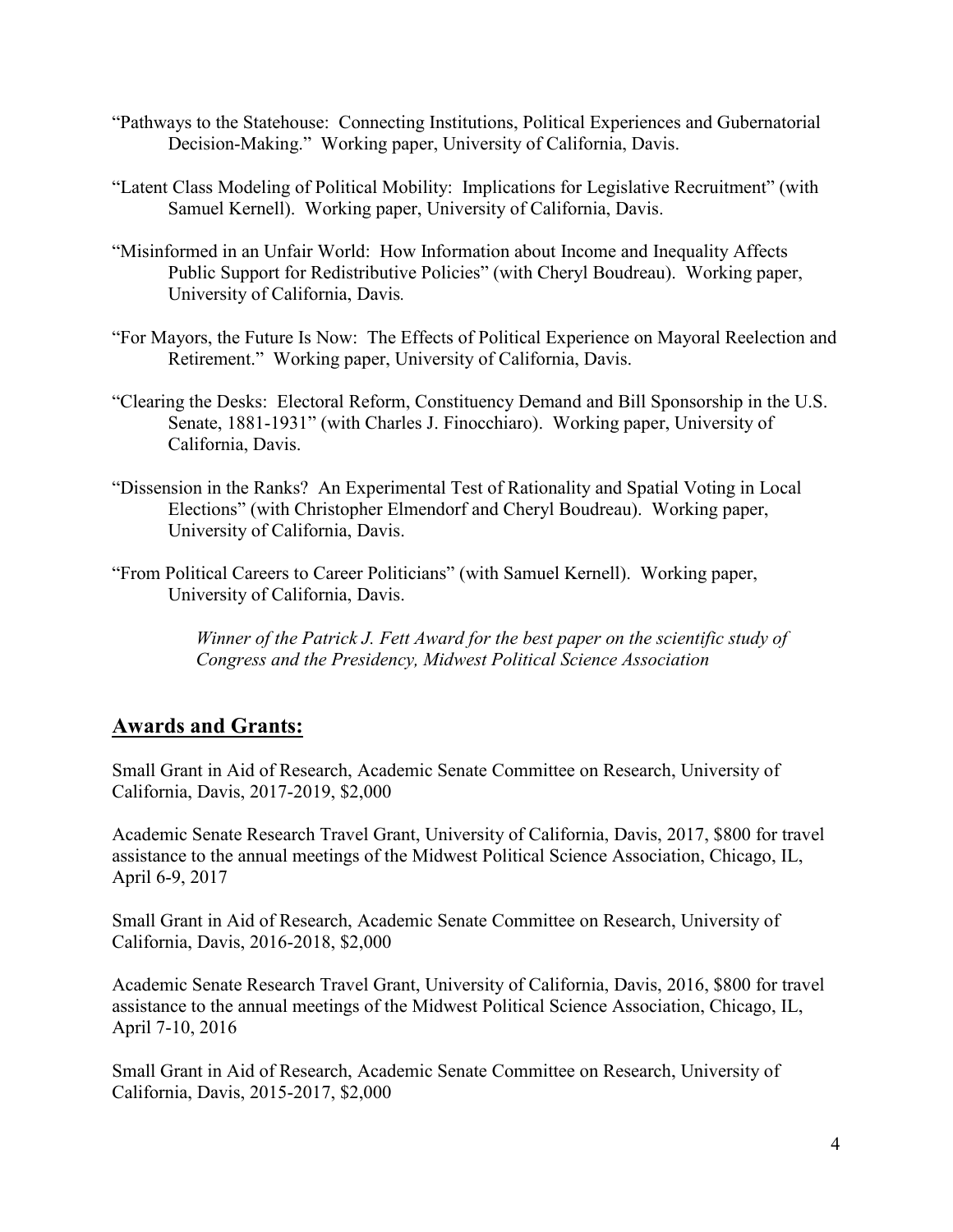Individual Research Grant, Institute for Social Sciences, University of California, Davis, 2014- 2016, \$5,000

Pi Sigma Alpha Award, Southern Political Science Association, (awarded to "the best paper"), 2014, for "From Wild Horses to Work Horses: Electoral System Reform and Legislative Entrepreneurship in the House of Representatives"

Small Grant in Aid of Research, Academic Senate Committee on Research, University of California, Davis, 2014-2016, \$2,000

Academic Senate Research Travel Grant, University of California, Davis, 2014, \$800 for travel assistance to the annual meetings of the American Political Science Association, Washington, DC, August 28-31, 2014

CQ Press Award, American Political Science Association, (awarded to "the best paper on legislative studies"), 2013, for "From Wild Horses to Work Horses: Electoral System Reform and Legislative Entrepreneurship in the House of Representatives"

Academic Senate Research Travel Grant, University of California, Davis, 2013, \$800 for travel assistance to the annual meetings of the American Political Science Association, Chicago, IL, August 29-September 1, 2013

Small Grant in Aid of Research, Academic Senate Committee on Research, University of California, Davis, 2013-2015, \$2,000

Academic Senate Research Travel Grant, University of California, Davis, 2013, \$800 for travel assistance to the annual meetings of the Midwest Political Science Association, Chicago, IL, April 11-14, 2013

Best Book Award, American Political Science Association (awarded to "the best book published on urban politics"), 2012, for *Paradise Plundered: Fiscal Crisis and Governance Challenges in San Diego*

Interdisciplinary Research Grant, University of California, Davis, 2012, \$24,971 (co-Principal Investigator with Cheryl Boudreau and Christopher S. Elmendorf)

Academic Senate Research Travel Grant, University of California, Davis, 2012, \$800 for travel assistance to the annual meetings of the American Political Science Association, New Orleans, LA, August 30-September 2, 2012 (declined)

Small Grant in Aid of Research, Academic Senate Committee on Research, University of California, Davis, 2012-2014, \$2,000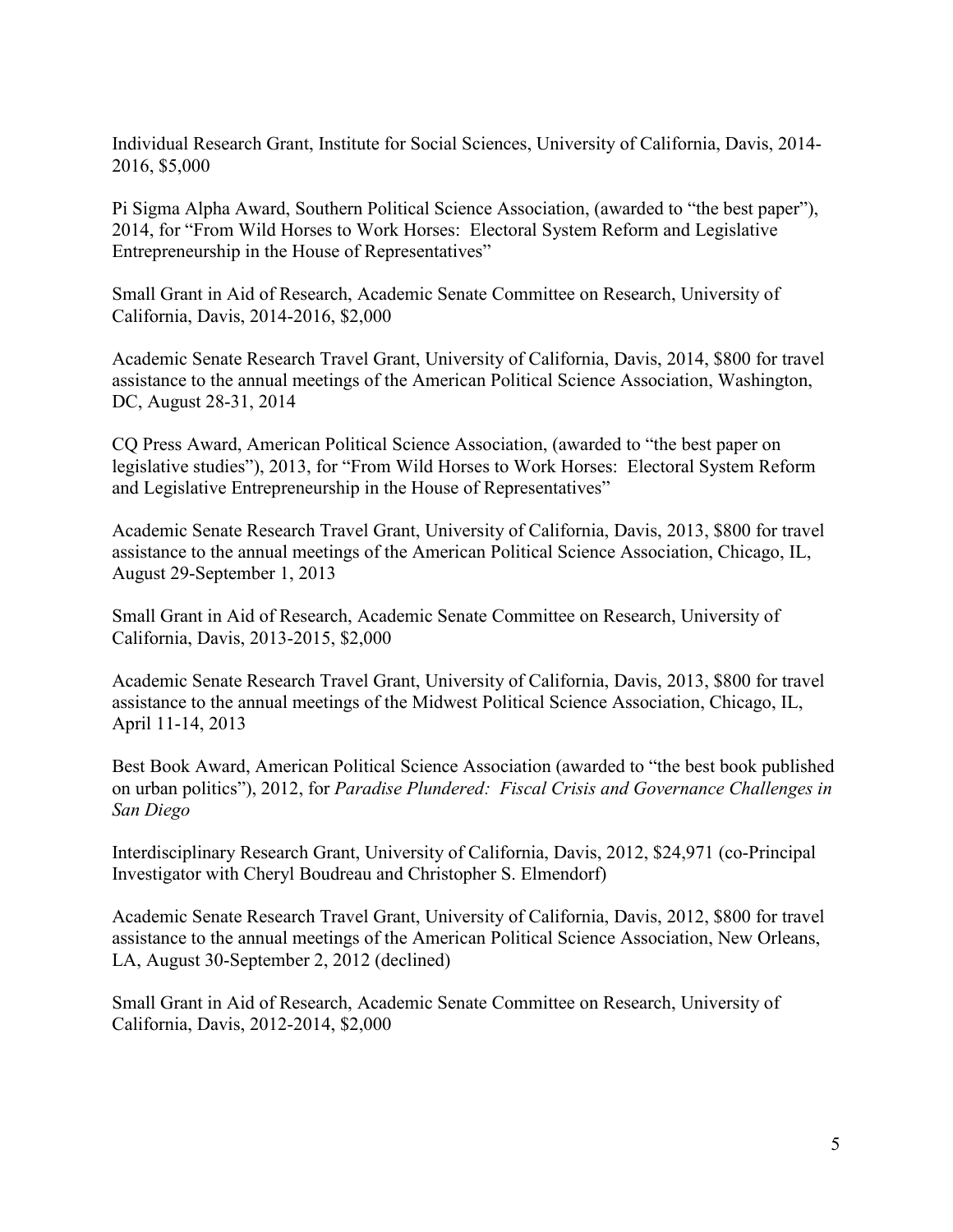Research Grant, The Dirksen Congressional Center, 2012, \$3,499 for project entitled "From Political Pathways to Legislative Folkways: Connecting Institutions, Political Experiences and Legislative Decision-Making"

Patrick J. Fett Award, Midwest Political Science Association, (awarded to "the best paper on the scientific study of Congress and the Presidency"), 2012, for "From Political Careers to Career Politicians"

Hellman Fellowship, University of California, Davis, 2011-2012, \$19,000 award to be used in support of recipient's research activities

Academic Senate Research Travel Grant, University of California, Davis, 2011, \$800 for travel assistance to the annual meetings of the American Political Science Association, Seattle, WA, September 1-4, 2011

Small Grant in Aid of Research, Academic Senate Committee on Research, University of California, Davis, 2010-2011, \$1,800

Research Grant, The John Randolph Haynes and Dora Haynes Foundation, 2010-2011, \$57,226 for project entitled "L.A.'s Global Gateways: 21<sup>st</sup> Century Governance and Policymaking Challenges" (co-Principal Investigator with Steven P. Erie)

Summer Salary Grant, Academic Senate Committee on Research, University of California, Davis, 2010, \$3,114 for "Congressional Career Paths and Their Implications for Political Decision-Making"

Clarence Stone Scholar, Urban Politics Section, American Political Science Association, (awarded "for demonstrating strong scholarship at an early career stage"), 2010

Academic Senate Research Travel Grant, University of California, Davis, 2010, \$800 for travel assistance to the annual meetings of the American Political Science Association, Washington, DC, September 2-5, 2010

Junior Faculty Research Grant, University of California, Davis, Institute of Governmental Affairs, 2009-2010, \$3,000 for project entitled "Congressional Career Paths and Their Implications for Political Decision-Making"

Norton Long Young Scholar, Urban Politics Section, American Political Science Association, (awarded "for demonstrating strong scholarship at an early career stage and exceptional promise for the future"), 2009

Peggy Quon Prize, University of California, San Diego, (awarded to "the Ph.D. student most likely to contribute to the scientific study of politics"), 2009

Harris Fellowship, Harris School of Public Policy Studies, University of Chicago, 1999-2001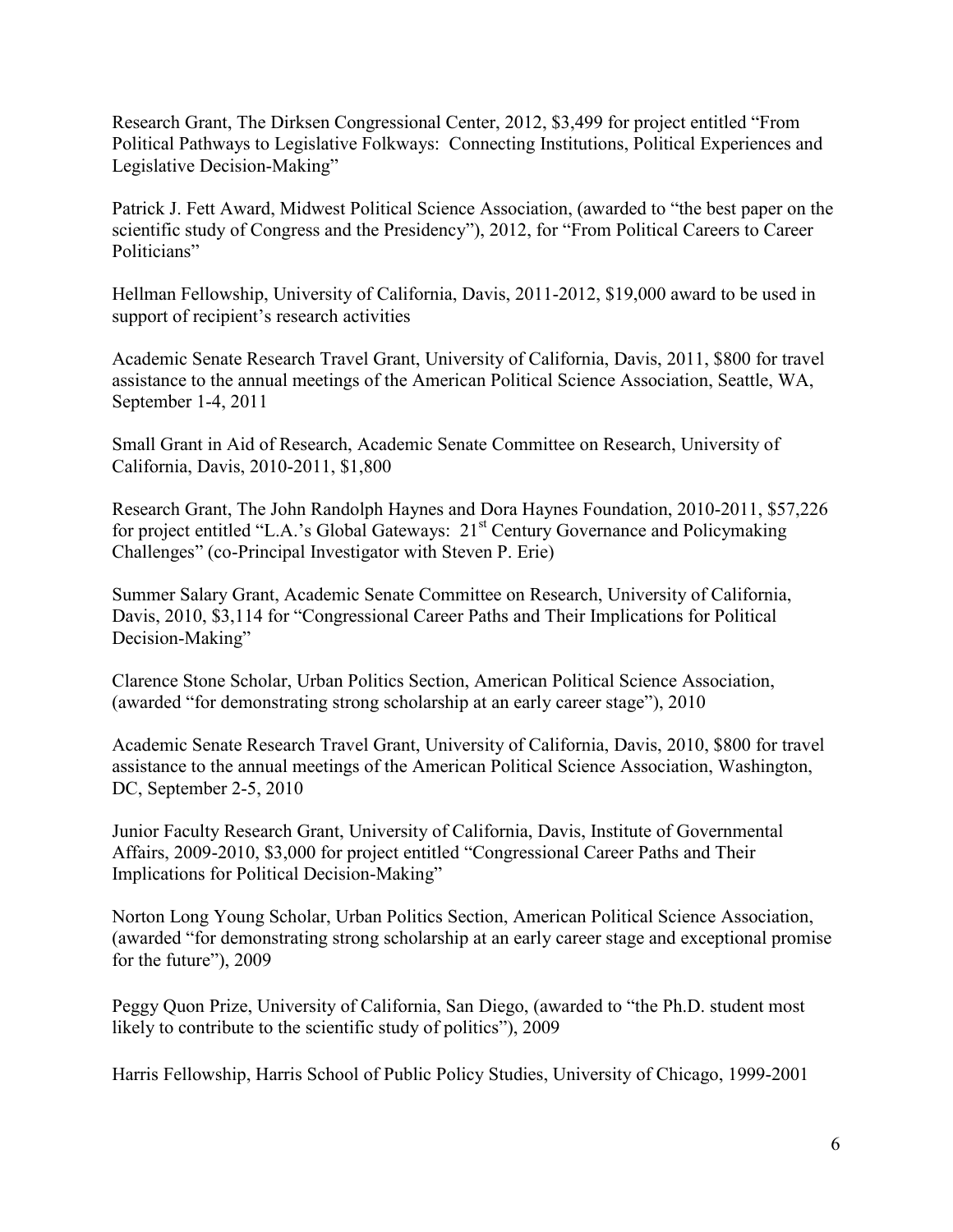### **Presentations:**

- "Police Violence and Public Perceptions: An Experimental Study of How Police Performance and Endorsements Affect Support for Law Enforcement" (with Cheryl Boudreau and Daniel J. Simmons)
	- Presented at the Politics of Policing Virtual Conference, January 11-15, 2019.
- "Acting on Your Own Initiative? How Partisan Endorsements, Policy Information, and Spatial Maps Influence Voter Decision Making in Direct Democracy Settings" (with Cheryl Boudreau)
	- Presented at the annual meetings of the Midwest Political Science Association, Chicago, IL, April 5-8, 2018.
- "Clearing the Desks: Electoral Reform, Constituency Demand and Bill Sponsorship in the U.S. Senate, 1881-1931" (with Charles J. Finocchiaro)
	- Presented at the annual meetings of the American Political Science Association, San Francisco, CA, August 31-September 3, 2017.

"Follow the Money? An Experimental Test of the Effects of Campaign Disclosure Laws and Impartial Expertise in Direct Democracy Settings" (with Cheryl Boudreau)

• Presented at the annual meetings of the Midwest Political Science Association, Chicago, IL, April 6-9, 2017.

"Misinformed in an Unfair World: How Information about Income and Inequality Affects Public Support for Redistributive Policies" (with Cheryl Boudreau)

• Presented at the annual meetings of the American Political Science Association, Philadelphia, PA, August 31-September 3, 2016.

"Roadmaps to Representation: An Experimental Study of How Voter Education Tools Affect Citizen Decision Making" (with Cheryl Boudreau and Christopher Elmendorf)

- Presented at the annual meetings of the Midwest Political Science Association, Chicago, IL, April 7-10, 2016.
- "Pathways to the Statehouse: Connecting Institutions, Political Experiences and Gubernatorial Decision-Making"
	- Presented at the fifteenth annual State Politics and Policy Conference, Sacramento, CA, May 28-30, 2015.

"Latent Class Modeling of Political Mobility: Implications for Legislative Recruitment" (with Samuel Kernell)

• Presented at the fourteenth annual Congress and History conference, Nashville, TN, May 22-23, 2015.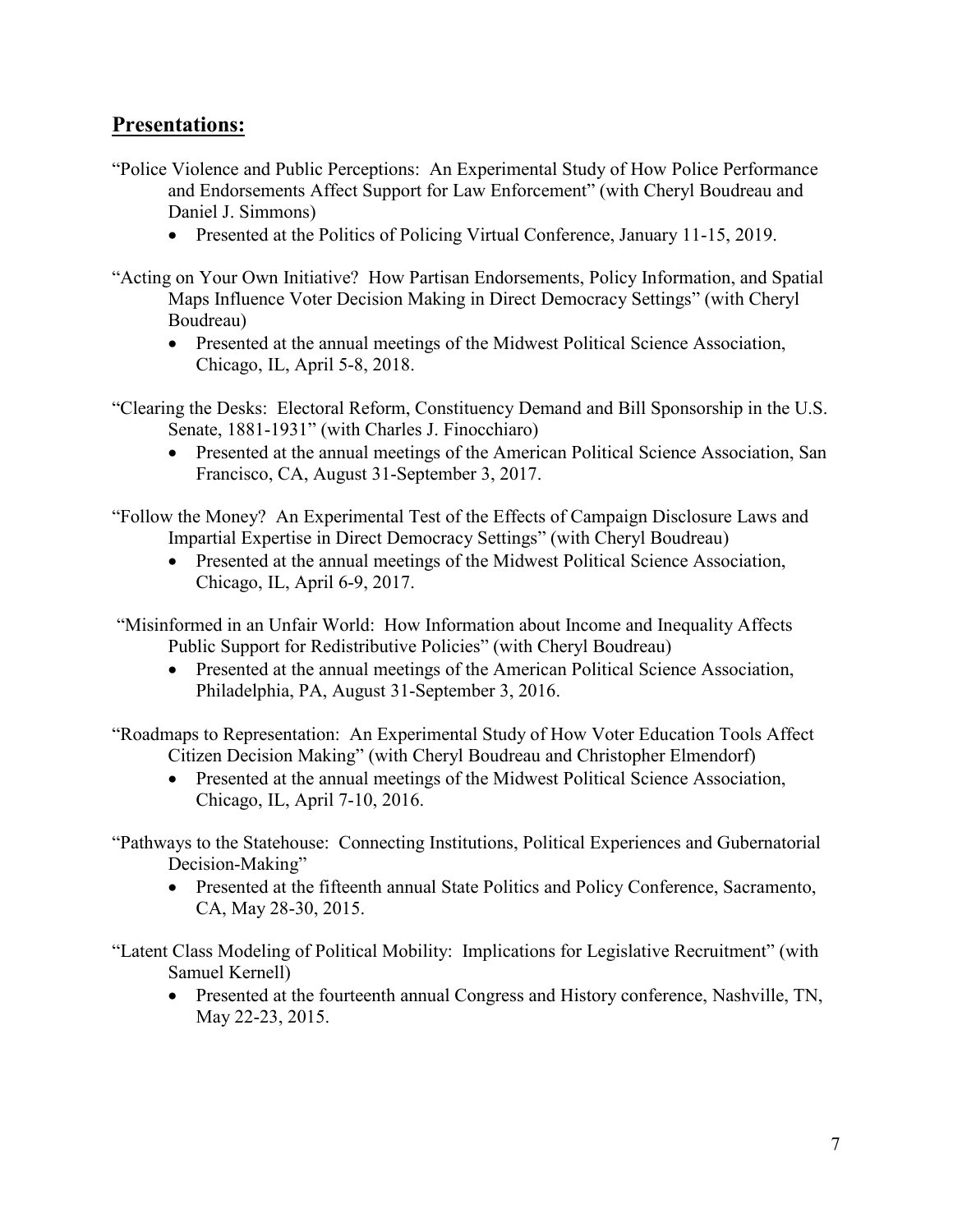"Bill Sponsorship and Issue Attention in the Modernizing Congress" (with Charles J. Finocchiaro)

• Presented at the annual meetings of the Midwest Political Science Association, Chicago, IL, April 16-19, 2015.

"Pathways to the Statehouse: Connecting Institutions, Political Experiences and Gubernatorial Decision-Making"

• Presented at the annual meetings of the American Political Science Association, Washington, DC, August 28-31, 2014.

"Wanting What Is Fair: How Party Cues and Information about Income Inequality Affect Public Support for Taxes" (with Cheryl Boudreau)

• Presented at the annual meetings of the International Society of Political Psychology, Rome, Italy, July 4-7, 2014.

"Wanting What Is Fair: How Party Cues and Information about Income Inequality Affect Public Support for Taxes" (with Cheryl Boudreau)

• Presented at the annual meetings of the Midwest Political Science Association, Chicago, IL, April 3-6, 2014.

"Pathways to the Statehouse: Connecting Institutions, Political Experiences and Gubernatorial Decision-Making"

• Presented at the annual meetings of the Midwest Political Science Association, Chicago, IL, April 3-6, 2014.

"Seeking Credit Where It Can Be Found: The Effects of Institutions, Electoral Competition and Political Experience on Legislative Entrepreneurship" (with Charles J. Finocchiaro)

• Presented at the annual meetings of the American Political Science Association, Chicago, IL, August 28-September 1, 2013.

"Wanting What Is Fair: How Party Cues and Information about Income Inequality Affect Public Support for Taxes" (with Cheryl Boudreau)

• Presented at the annual meetings of the American Political Science Association, Chicago, IL, August 28-September 1, 2013.

"Racial or Spatial Voting? The Effects of Ethnic Group Endorsements in Low Information Elections" (with Cheryl Boudreau and Christopher Elmendorf)

• Presented at the annual meetings of the Midwest Political Science Association, Chicago, IL, April 11-14, 2013.

"Lost in Space: How Endorsements Affect Spatial Voting in Low Information Elections" (with Cheryl Boudreau and Christopher Elmendorf)

• Presented at the annual meetings of the Urban Affairs Association, San Francisco, CA, April 3-6, 2013.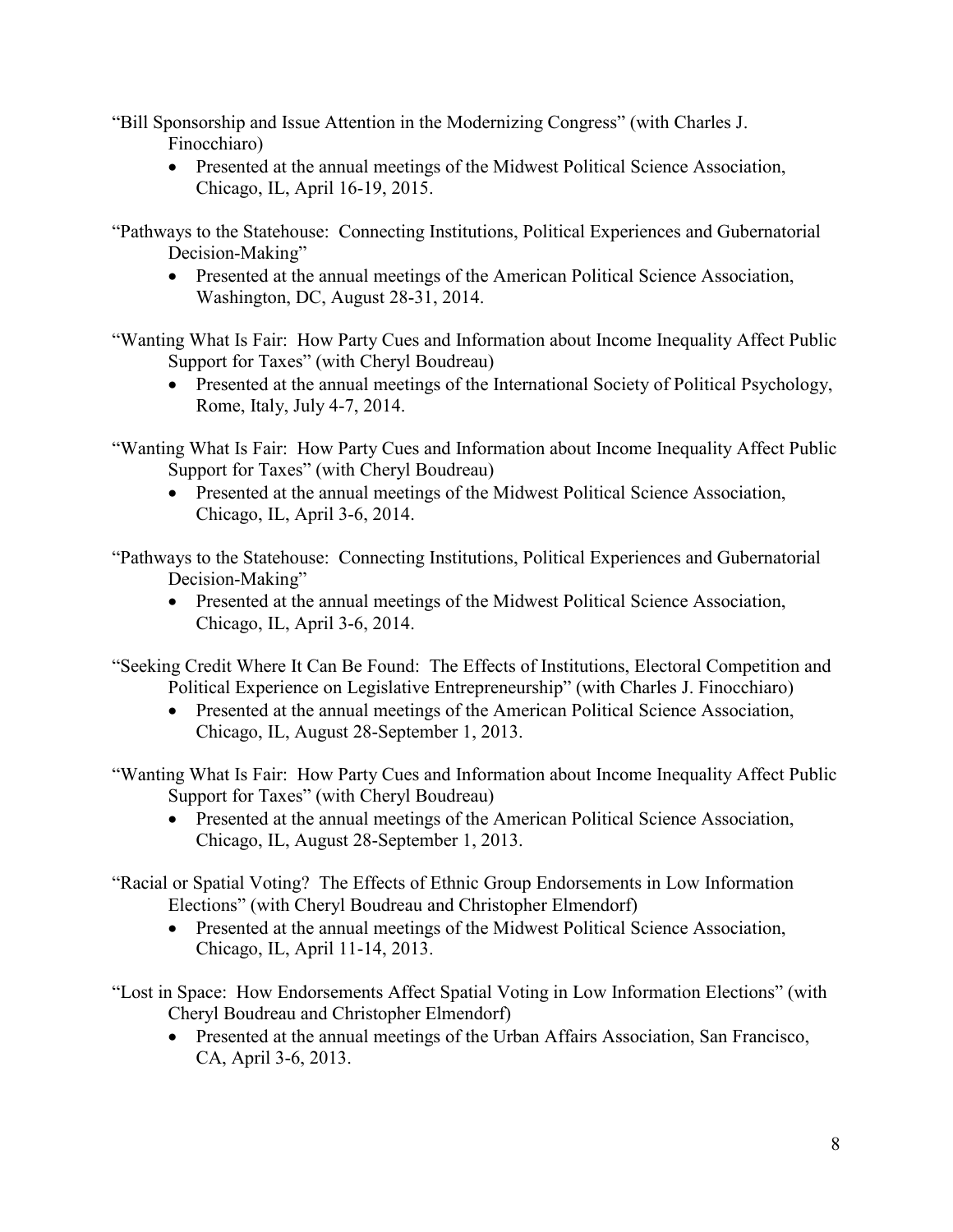"From Wild Horses to Work Horses: Electoral System Reform and Legislative Entrepreneurship in the House of Representatives" (with Charles J. Finocchiaro)

• Presented at the annual meetings of the Western Political Science Association, Hollywood, CA, March 28-30, 2013.

"From Wild Horses to Work Horses: Electoral System Reform and Legislative Entrepreneurship in the House of Representatives" (with Charles J. Finocchiaro)

• Presented at the annual meetings of the Southern Political Science Association, Orlando, FL, January 3-5, 2013.

*Winner of the Pi Sigma Alpha Award for best paper, Southern Political Science Association*

- "From Wild Horses to Work Horses: Electoral System Reform and Legislative Entrepreneurship in the House of Representatives" (with Charles J. Finocchiaro)
	- "Presented" at the annual meetings of the American Political Science Association, New Orleans, LA, August 30-September 2, 2012.

*Winner of the CQ Press Award for the best paper on legislative studies, American Political Science Association*

"From Political Pathways to Senate Folkways: Electoral Reform and Careerism in the U.S. Senate, 1868-1944"

• Presented at the eleventh annual Congress and History conference, Athens, GA, May 23-25, 2012.

"Paradise Plundered: Fiscal Crisis and Governance Failures in San Diego" (with Steven P. Erie and Vladimir Kogan)

• Presented at the University of California Center Sacramento, Sacramento, CA, May 17, 2012.

"Authors Meet Critics: Steven P. Erie, Vladimir Kogan and Scott A. MacKenzie, Paradise Plundered: Fiscal Crisis and Governance Failures in San Diego" (with Steven P. Erie and Vladimir Kogan)

• Presented at the annual meetings of the Urban Affairs Association, Pittsburgh, PA, April 18-21, 2012.

"From Political Pathways to Senate Folkways: Electoral Reform and Careerism in the U.S. Senate, 1868-1944"

• Presented at the annual meetings of the Midwest Political Science Association, Chicago, IL, April 12-15, 2012.

"Lost in Space: How Endorsements Affect Spatial Voting in Low Information Elections" (with Cheryl Boudreau and Christopher Elmendorf)

• Presented at the annual meetings of the Midwest Political Science Association, Chicago, IL, April 12-15, 2012.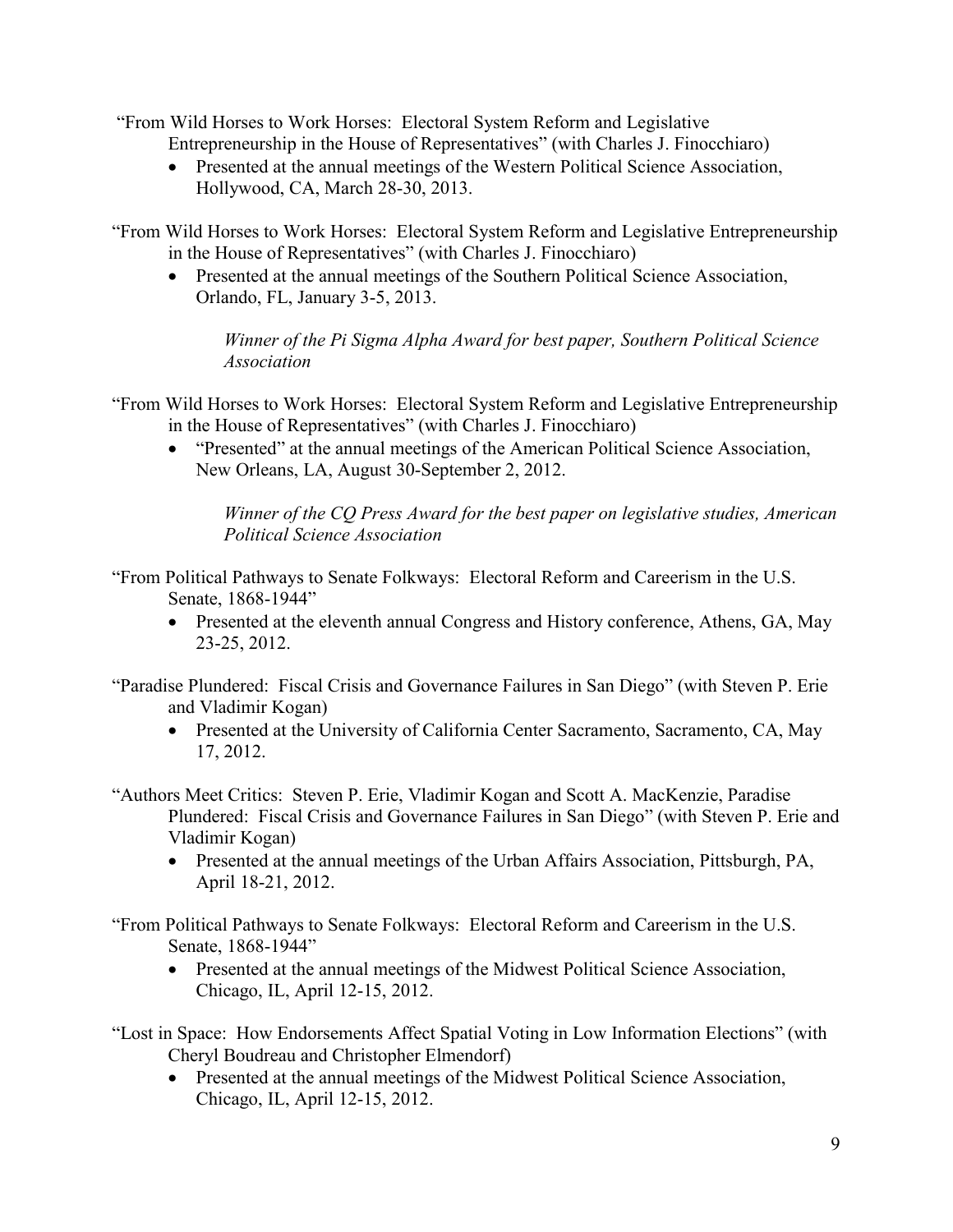"Paradise Plundered: Fiscal Crisis and Governance Failures in San Diego" (with Steven P. Erie and Vladimir Kogan)

• Presented at the University of California, San Diego, Social Sciences Supper Club, San Diego, CA, February 1, 2012.

"Life Before Congress: Using Pre-Congressional Experience to Assess Competing Explanations for the Modern House Career"

• Presented at the annual meetings of the American Political Science Association, Seattle, WA, September 1-4, 2011.

"Informing the Electorate? How Party Cues and Policy Information Affect Public Opinion about Initiatives" (with Cheryl Boudreau)

• Presented at the annual meetings of the American Political Science Association, Seattle, WA, September 1-4, 2011.

"Public Entrepreneurs and Transportation Empires in New York and Los Angeles: How Governance Shapes Agency Performance and Regional Outcomes" (with Jameson W. Doig and Steven P. Erie)

• Presented at the annual meetings of the American Political Science Association, Seattle, WA, September 1-4, 2011.

"Life Before Congress: Using Pre-Congressional Pathways to Assess Competing Explanations for the Modern House Career"

• Presented at the tenth annual Congress and History conference, Providence, RI, June 8-10, 2011.

"From Political Careers to Career Politicians" (with Samuel Kernell)

• Presented at the annual meetings of the Midwest Political Science Association, Chicago, IL, March 31-April 3, 2011.

*Winner of the Patrick J. Fett Award for the best paper on the scientific study of Congress and the Presidency, Midwest Political Science Association*

- "Informing the Electorate? How Party Cues and Policy Information Affect Public Opinion about Initiatives" (with Cheryl Boudreau)
	- Presented at the annual meetings of the Midwest Political Science Association, Chicago, IL, March 31-April 3, 2011.
- "America's Leading International Trade Centers and their Entrepreneurial Agencies: Challenges and Strategies in the New York and Los Angeles Regions" (with Jameson W. Doig and Steven P. Erie)
	- Presented at the annual meetings of the Urban Affairs Association, New Orleans, LA, March 16-19, 2011.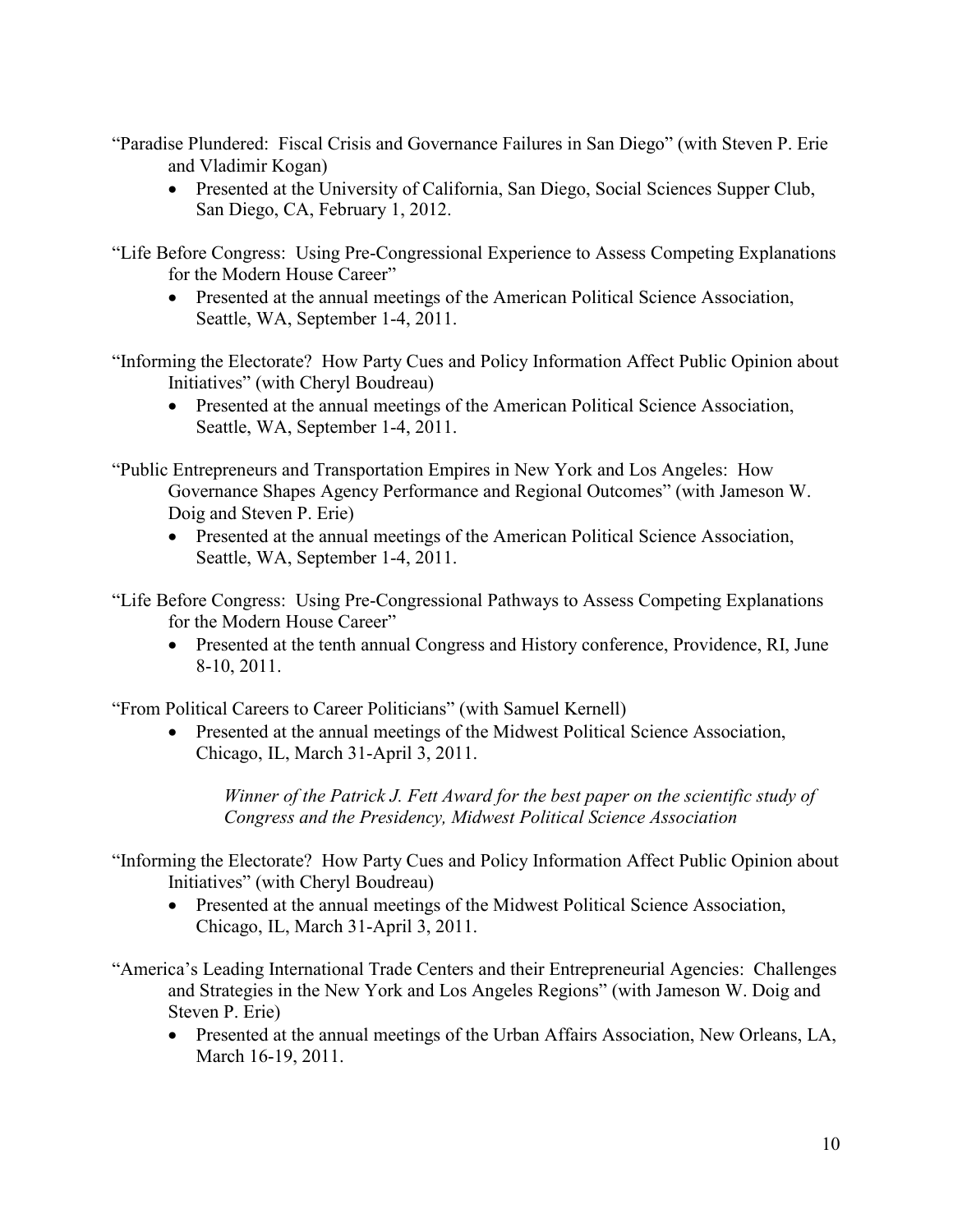"What Were the Voters Thinking?" (with Cheryl Boudreau).

• Presented at the "Special Post-Election Policy Watch Seminar," University of California, Davis, Institute of Governmental Affairs, Davis, CA, November 3, 2010.

"From Political Pathways to Senate Folkways: Careerism in the U.S. Senate, 1868-1944"

• Presented at the annual meetings of the American Political Science Association, Washington, DC, September 2-5, 2010.

"Boom, Bust and Beyond: Regional Trade, Infrastructure and Stimulus Strategies in Los Angeles and San Diego" (with Steven P. Erie and Vladimir Kogan)

• Presented at the annual meetings of the American Political Science Association, Washington, DC, September 2-5, 2010.

"From Political Careers to Career Politicians" (with Samuel Kernell)

• Presented at the ninth annual Congress and History conference, Berkeley, CA, June 10-11, 2010.

"Going Up, Getting Out or Moving In? Congressional Career Paths and Their Effects on Reelection and Retirement"

• Presented at the annual meetings of the Midwest Political Science Association, Chicago, IL, April 22-25, 2010.

"Paradise Insolvent? From Pension Scandal to Fiscal Crisis in San Diego" (with Steven P. Erie and Vladimir Kogan)

• Presented at the annual meetings of the Western Political Science Association, San Francisco, CA, April 1-3, 2010.

"Global Gateways and Economic Development: Evidence and Lessons from New York and Los Angeles Airport, Seaport and Freight Rail Systems" (with Jameson W. Doig and Steven P. Erie)

• Presented at the annual meetings of the Social Science History Association, Long Beach, CA, November 12-15, 2009.

"Boom, Bust and Beyond: Regional Trade, Infrastructure and Economic Development Strategies in Los Angeles and San Diego" (with Steven P. Erie and Vladimir Kogan)

• Presented at the Lincoln Institute of Land Policy and Claremont Graduate University seminar, "What's Next for American Cities? Infrastructure and Economic Development in the Post-Boom Era," Claremont Graduate University, Claremont, CA, September 17-18, 2009.

"Going Up, Getting Out or Moving In? Congressional Career Paths and Their Effects on Reelection and Retirement"

• Presented at the annual meetings of the American Political Science Association, Toronto, Canada, September 3-6, 2009.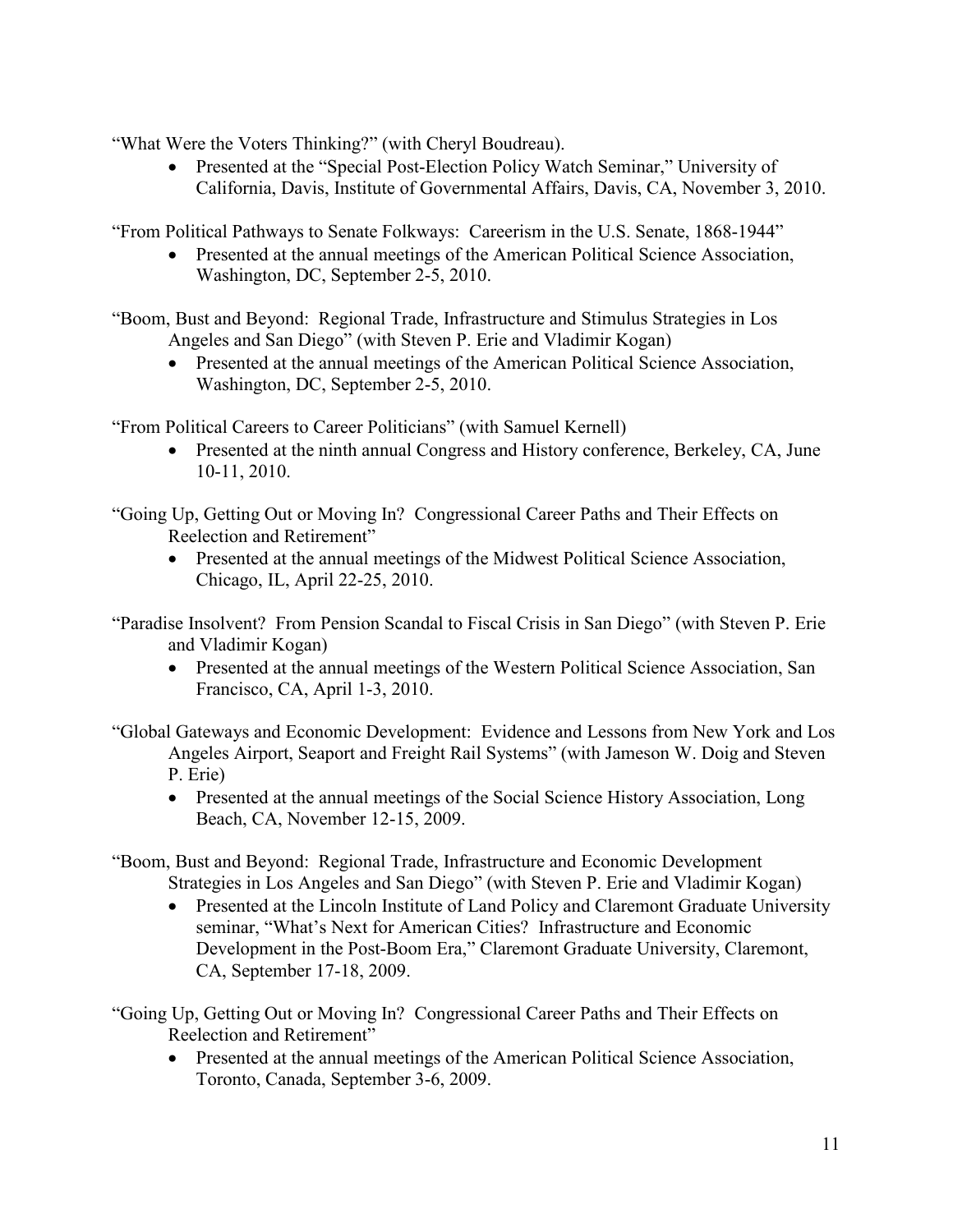"For Mayors, the Future Is Now: The Effects of Political Experience on Mayoral Reelection and Retirement"

• Presented at the annual meetings of the American Political Science Association, Toronto, Canada, September 3-6, 2009.

"What Comes of Experience? Sequence Analysis of Political Careers"

• Presented at the annual meetings of the Midwest Political Science Association, Chicago, IL, April 2-5, 2009.

"The L.A. School and Politics *Noir*: Bringing the Local State Back In" (with Steven P. Erie)

• Presented at the annual meetings of the Urban Affairs Association, Chicago, IL, March 4-7, 2009.

"What Comes of Experience? Sequence Analysis of Political Careers"

• Presented at the annual meetings of the American Political Science Association, Boston, MA, August 28, 2008.

"Strategy and Choice in Political Careers: The Emergence of Professional Politicians in the U.S., 1800-1980"

• Presented at the State and Local Politics Workshop," University of California, San Diego, Department of Political Science, San Diego, CA, August 18, 2008.

"Global Gateways and Economic Development: Evidence and Lessons From New York & Los Angeles Airport, Seaport and Freight-Rail Systems" (with Jameson W. Doig and Steven P. Erie)

• Presented at the urban studies mini-conference, "New York & Los Angeles: A Comparative View," American Institute of Architecture, New York, NY, July 10, 2008.

"From Friends and Neighbors to Mass Publics: Ideological Responsiveness and At Large Elections to the U.S. House of Representatives, 1842-1968"

• Presented at the annual meetings of the Midwest Political Science Association, Chicago, IL, April 3, 2008.

"Redeveloping Downtown San Diego: Millennial Dreams or Nightmares?" (with Steven P. Erie)

• Presented at the annual meetings of the Western Political Science Association, San Diego, CA, March 21, 2008.

"Individual Rewards for Collective Responsibility: Party Loyalty and Committee Assignments in the House of Representatives, 1877-1940" (with Samuel Kernell)

• Presented at the annual meetings of the American Political Science Association, Chicago, IL, September 30, 2007.

"Regional Governance Reconsidered: Southern California Infrastructure" (with Steven P. Erie)

• Presented at the annual meetings of the American Political Science Association, Chicago, IL, October 1, 2007.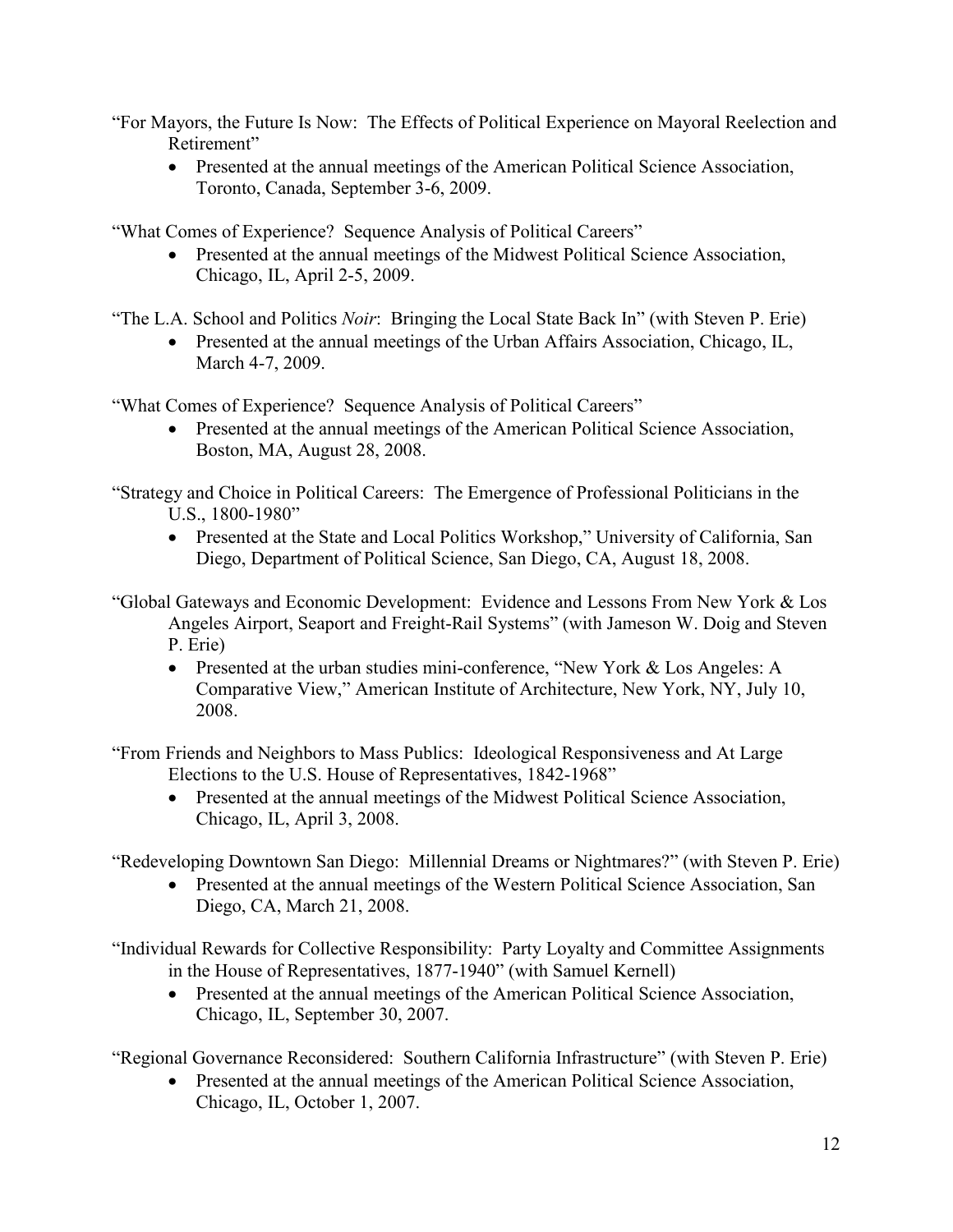"The L.A. School and Politics *Noir*: Bringing the Local State Back In" (with Steven P. Erie)

• Presented at the Urban Scholars Symposium, "Theorizing Cities of the Left, Right, and Third Coast," University of Illinois at Chicago, Chicago, IL, April 10, 2007.

"The 2006 Regional Airport Management Implementation Study: Final Results From Stakeholder Surveys" (with Steven P. Erie and Norman Emerson)

• Report prepared for the Southern California Association of Governments, Aviation Task Force, Los Angeles, CA, December 13, 2006.

"The San Diego County Regional Airport Authority: Is It Working for San Diego" (with Steven P. Erie)

• Expert testimony prepared for the hearings of the San Diego delegation to the California state legislature, San Diego, CA, October 17, 2006.

"The Southern California Regional Airport Authority and Regionalization" (with Steven P. Erie and Norman Emerson)

• Report prepared for the meeting of the Board, Southern California Regional Airport Authority, Los Angeles, CA, October 12, 2006.

"Regional Airport Management Implementation Study: Preliminary Findings From Tier 1 Stakeholders Survey" (with Steven P. Erie and Norman Emerson)

• Prepared for the Southern California Association of Governments, Transportation and Communications Committee, Los Angeles, CA, October 5, 2006.

## **Department Service:**

American Politics Search Committee, Fall 2015 Undergraduate Affairs Committee, 2010-2011 Graduate Affairs Committee, 2009-2010 Methods Exam Committee, 2015-2016, 2015-2016, 2016-2017, (Chair) 2017-2018, 2018-2019 American Politics Exam Committee, 2010-2011, 2012-2013, 2014-2015 Speakers Committee, 2013-2014, 2014-2015, (Chair) 2018-2019 Undergraduate Advisor, 2009-2010, 2011-2012

# **Teaching:**

Undergraduate: Local Government and Politics, Fall 2009, Winter 2012, Spring 2014, 2018, Fall 2016; California State Government and Politics, Fall 2011, 2013, 2014, 2015, 2017, 2018, Winter 2010, 2011, Spring 2017; California Policy Seminar, Fall 2010-Spring 2012, Winter 2013-Spring 2013, Winter 2014-Spring 2014, Fall 2014, Spring 2015